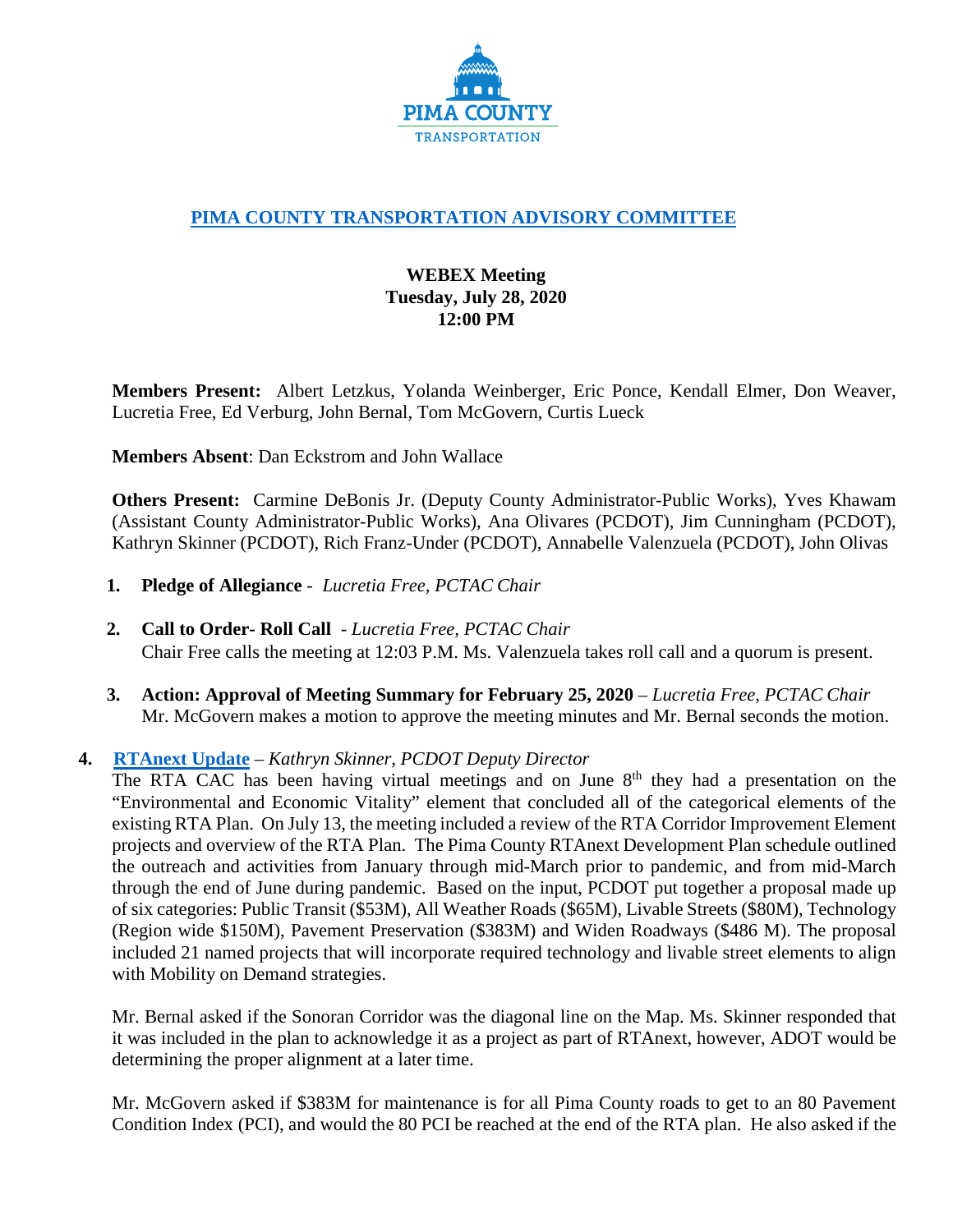

County's HURF would be used to keep the roads at the 80 PCI after the plan. Ms. Skinner confirmed it would be for unincorporated County's arterial and collector roadways to be brought to 80 PCI by 2030 and to keep them at that rating for another 10 years. County HURF would be used after 20 years. Mr. McGovern asked if the proposed new projects were segregated for a cost estimate to see what the 20-year cost would be for the projects in the plan. Ms. Skinner reported that all roadways were included in a street saver scenario to get the roadways to an 80 PCI by 2030 and then maintain after that; therefore, an individual project list was not generated.

Mr. Lueck asked if the maintenance for future projects are included in the estimate. Ms. Skinner responded that yes, in general they are included. Mr. Lueck stated that we have a 20-year plan and if roadways are improved in the first 10 years, is the lifecycle cost included. Ms. Skinner explained that the 21 individual projects (\$486 M) does not include the maintenance cost, the cost for maintenance of those projects would be in the pavement preservation element. Mr. Lueck also commented that the projects on the map should not be clearly defined as the project limits are not established. Ms. Skinner pointed out the map was an RTA map, and the projects limits that are not defined should be annotated.

#### **5. [Impact Fee Update](https://webcms.pima.gov/UserFiles/Servers/Server_6/File/Government/Transportation/TransportationAdvisoryCommittee/DocumentsTab/July%2028,%202020/PCTAC%20200728%20RTAnext%20and%20Impact%20Fee%20update.pdf)** *– Kathryn Skinner*, *PCDOT Deputy Director*

The State Statute has changed and required the Impact Fee Ordinance re-write process that is a three-step process; the Land Use Assumptions Report, Infrastructure Plans and Fee Study. The process started last summer with the draft Land Use Assumptions Report and the Improvement Plan drafted last October. The Board of Supervisors (BOS) held the public hearing in January and approved both plans in February. The State Statute requires that a new ordinance is in place by the end of this calendar year so that fees can be collected starting in January of 2021. The Fee Study public hearing was held by the BOS on July 7, 2020 and the adoption of the Fee Study and Ordinance is scheduled for the August 17, 2020 BOS meeting. The current Impact Fee Program has 10 benefit areas, the new Impact Fee Program will have seven. The new project list includes 28 new projects that includes technology improvements to allow us to better move to our future of using technology to improve transportation network. There are four phases of implementing the fees. PCDOT worked with major stakeholders such as the Metropolitan Pima Alliance, Metro Tucson Chamber, as well as the Southern Arizona Homebuilders.

Mr. Bernal asked about the current RTA plan and the assumptions made about the Impact Fee contributions, and what is the plan going forward into the RTA plan with projects that are listed in the adopted project list and what assumptions will be made with Impact Fee contributions. Ms. Skinner stated the proposed Impact Fee Plan includes projects within the existing RTA program where we have not met our Impact Fee contribution to date. Those are limited due to new State Statute which you can only contribute the amount that is proportionate to new development. In the RTAnext program, there are a few projects that are overlapped between both programs. In the call for RTA projects, it was requested that if you were exceeding the monetary amount for project category, you could identify funding sources to supplement funding. PCDOT kept the submittal beneath the cap, and did not include these new Impact Fee Projects to the new RTAnext.

Mr. Letzkus stated he believed Impact Fees were paid by a developer to be used for roads that they directly impact as a result of a development. Is this a different program that we could use the sum total of all fees to build roads anywhere in the County? Ms. Skinner explained the new Impact Fee program was consistent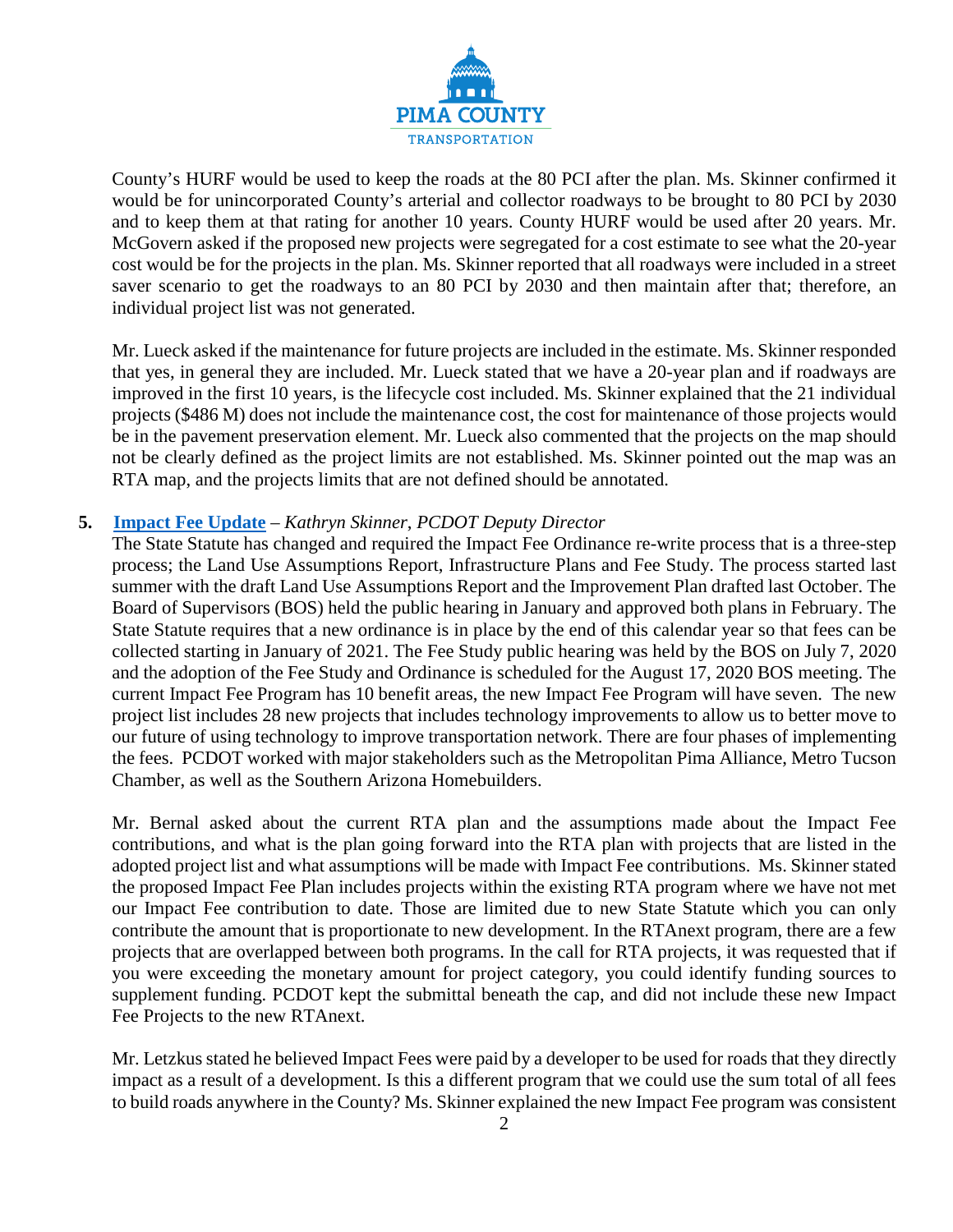with the current program in that fees collected within the benefit areas can be used on the named projects within that area. It is not always that the improvement is adjacent to the development, but in the designated benefit area.

#### **6. [Fiscal Year 2020/2021 Road Repair Program](https://webcms.pima.gov/UserFiles/Servers/Server_6/File/Government/Transportation/TransportationAdvisoryCommittee/DocumentsTab/July%2028,%202020/PCTAC%20200728%20FY%202021%20Road%20Repair%20Program.pdf) –** *Ana Olivares, PCDOT Director*

In February before the pandemic, the 10-year plan was to repair all the roads in unincorporated Pima County to a PCI rating of 80. This plan consisted of HURF Funding and the PAYGO Allocation for \$26 million for fiscal year 2020/2021. During pandemic, the HURF is uncertain and difficult to forecast. The State of Arizona will provide updated forecasts in mid-August. The BOS also deferred the PAYGO and instead the BOS approved the use of short-term financing; the use of Certificates of Participation (COPS) for fiscal year 20/21 road repair and preservation program. The short-term financing provides funding upfront and to be paid back in three years. Approximately \$50 million of COPS is being allocated for fiscal year 20/21 and the road repair and preservation program is currently scheduled for \$56 million. There is \$3 million left over from fiscal year 2017/2018 pavement repair program and \$3 million from the Department's HURF funding that will be applied this fiscal year for a total of \$56 million. In December of 2019, the PCTAC established the criteria process for roadway selection by splitting the funding of 66 percent to Local Roads and 34 percent to Arterials and Collectors and based on that split, the roadways would reach a PCI of 80 in 10 years. The other part of the selection process was to allocate resources based on maximum return on investment for Arterials and Collectors and to allocate resources and repair worst roads first for Local roads. The roadways were selected and are now posted on the [website.](https://webcms.pima.gov/cms/One.aspx?portalId=169&pageId=53289)

Ms. Weinberg asked if the fewer vehicles on the roadway with people staying at home currently makes it easier for completion for road repair and preservation projects. Ms. Olivares confirmed that the reduced volumes have made it easier for production rates of our contractors.

Chair Free asked if PCDOT was having trouble finding contractors. Ms. Olivares stated that pavement preservation projects have been ongoing; however, we have some contractors that struggle finding employees for the labor.

Mr. McGovern asked for clarification of the \$3 million left over from the 2018 program. Ms. Olivares explained in fiscal year 2017/2018, the BOS approved a Local Property Tax for Local Roads and it was to be used for unincorporated Pima County and all the jurisdictions for a two-year period. That budget was set on an estimate and with good bidding processes and either more collections happened and other residuals, the money would have rolled over to fiscal year 2018/2019 but did not because the Local Property Tax for Roads was not approved in 2019; therefore, the money will be rolled over for fiscal year 20/21 and will be used on Local Roads just like the Tax was intended.

Mr. Bernal asked if the projects labeled concrete would be Portland cement concrete. Ms. Olivares clarified that the concrete listing is for the concrete on the ADA Ramps.

Mr. Letzkus expressed his understanding there were not many inspectors on staff left over from the reorganization of the Department and with a \$56 million dollar program, asked if the field inspection work be contracted. Ms. Olivares responded that there are staff available to inspect some of the work and the inspections will also be contracted.